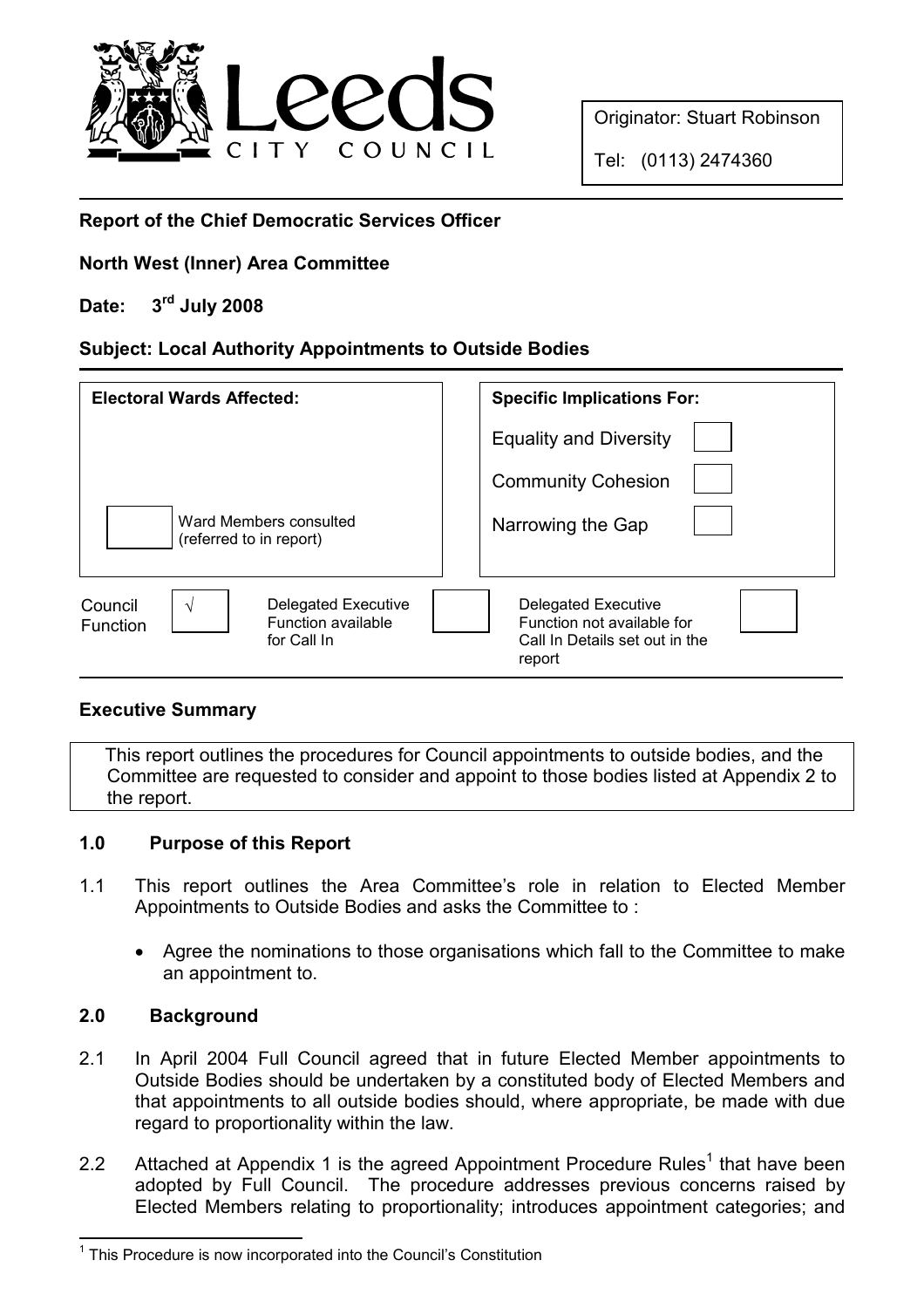places responsibility for appointment clearly with Elected Members both through this Committee and the Member Management Committee.

- 2.3 The Member Management Committee has responsibilities for Council Appointments to Outside Bodies and for exercising decision making in the following areas:
	- Considering requests from all Outside Organisations seeking Elected Member representation
	- Determining the category of appointment which will govern which Committee will make the appointments
	- Making Elected Member appointments to Outside Bodies within the Strategic and Key Partnership category.
- 2.4 Full Council has agreed that due to the large number of organisations seeking Council representation, appointments within the Community and Local Engagement Category will be considered and approved by Elected Members serving on the relevant Area Management Committee.
- 2.5 In July 2004 the Member Management Committee met to consider allocation of appointments to each Area Committee. Attached at Appendix 2 are those that have been determined should be made by this Area Committee.
- 2.6 One of the delegated Member appointment functions which Area Committees had previously been asked to exercise was making Elected Member appointments to the Boards of Housing Management Arms Length Management Organisations. However, on the recommendation of the Executive Board, the Member Management Committee at its meeting on 22<sup>nd</sup> December 2006 resolved that in future appointments to the restructured ALMO Boards (down from 6 to 3,with smaller numbers of Directors) would be made by the Member Management Committee itself, hence these appointments no longer appear in the schedule of appointments at Appendix 2.

### 3.0 The Appointment Procedure - Community and Local Engagement Category

- 3.1 The Area Committee must first consider whether it is appropriate for an appointment to be of a specific office holder<sup>2</sup> either by reference, if this is available, to the constitution of the outside body concerned or in the light of any other circumstances as determined by the Area Committee. Such appointments will then be offered on this basis.
- 3.2 Nominations will then be sought for the remaining places, having regard to trying to secure an overall allocation of places which reflects the proportion of Members from each Political Group on the Area as a whole.
- 3.3 All appointments are subject to annual change unless otherwise stated in the constitution of the external organisation. Each appointment (including in-year replacements) runs for the municipal year, ending at the next Annual Council Meeting.

  $^{2}$  For example it may be considered necessary or otherwise appropriate to appoint a specific Ward Member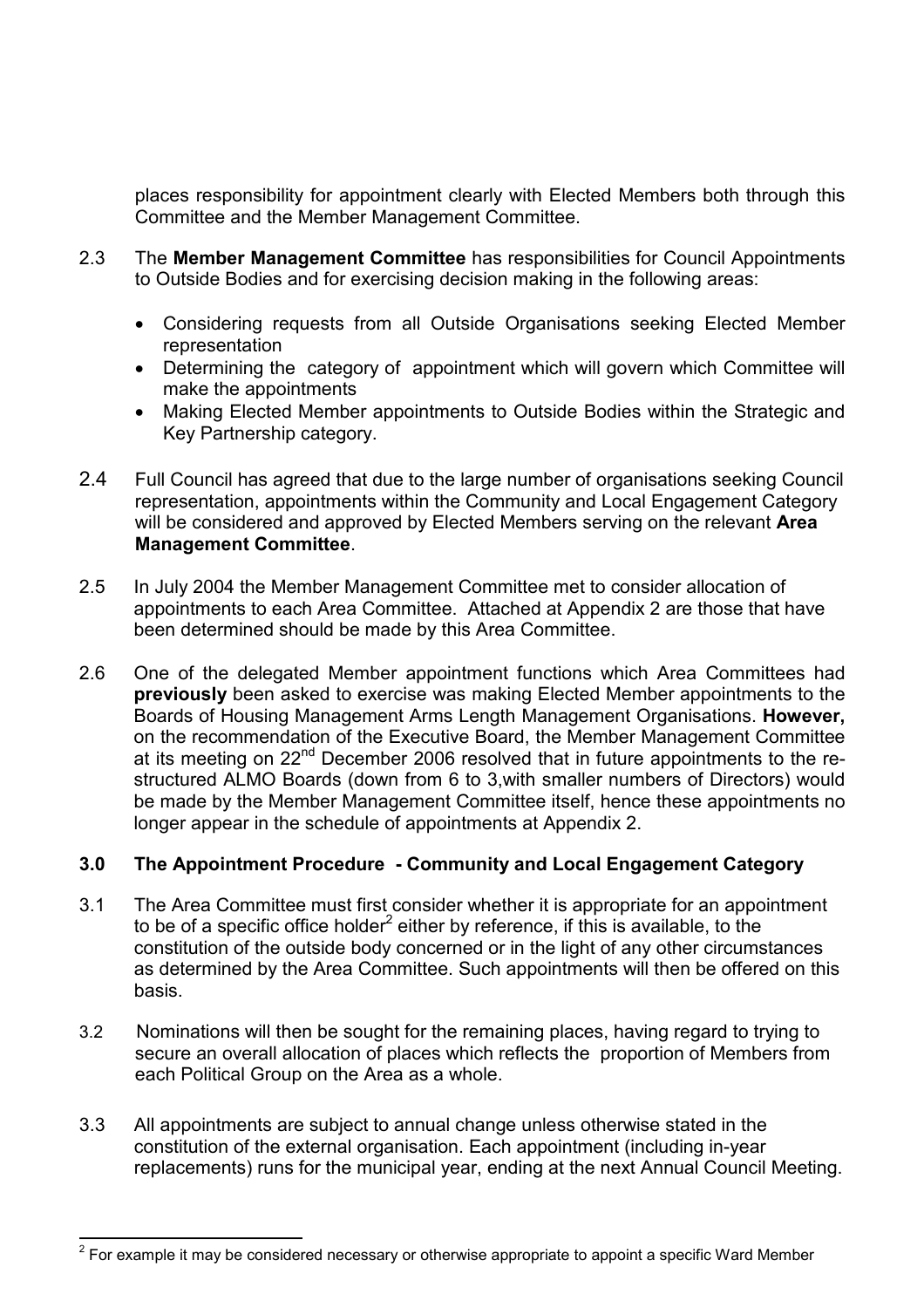- 3.4 Elected Members<sup>3</sup> will fill all available appointments but it is recognised that Party Groups may not wish to take up vacancies which are made available to them. In such circumstances vacancies will be notified to the Area Committee and agreement sought as to whether the vacancy will be filled.
- 3.5 A vacancy occurring during the municipal year will normally be referred to the Area Committee for an appointment to be made, having regard to the principles as described above.
- 3.6 Area Management Committees may review the list of organisations to which they are asked to make appointments at any time and make recommendations to the Member Management Committee.

### 4.0 Appointments 2008/09

 $\overline{a}$ 

4.1 This year there are nine appointments to be made in relation to Bethel Elderly Day Centre Management Committee; Burley Lodge Centre – Committee of Management; Mary Jane Butler Trust; Ireland Wood Children's Centre Management Committee and ALMO Inner North West Area Panel.

### Bethel Elderly Day Centre Management Committee

 Bethel Elderly Day Centre is a registered charity, and company limited by guarantee which provides Day Care Services for those within reach of its premises on Victoria Rd, Leeds 6, mostly serving those in the Leeds 2, 4, 5, 6, 7 & 8 post code areas.

 It was founded in 1992 by Pastor Mabel Parris and the elders of Bethel United Church to provide a centre sensitive to the cultural needs of the elderly of the Caribbean Community in Leeds, but always had a non-discriminatory policy, and presently benefits from a very diverse group of Service Users.

 The services currently provided include a cooked meal, assistance with bathing, social activities and gentle exercise sessions.

 The current officers of the Management Committee are:- Dr. Doreen Illingworth – Chair Pastor Mabel Parris – Treasurer and Assistant Secretary Ms Amogene Parris – Secretary

 This is an annual appointment. The representative does not have to be a Councillor and the Council's current representative is Doreen Illingworth.

<sup>3</sup> Section 249 Local Government Act 1972 states that Aldermen and Honorary Freemen may attend and take part in civic ceremonies but do not have the right to attend Council/committee meetings or receive any allowances or payments under a Members Allowance Scheme. This establishes the principle that such persons should not to be treated as Councillors, and therefore cannot be appointed to outside bodies in place of a Councillor if the request from an organisation is for a Councillor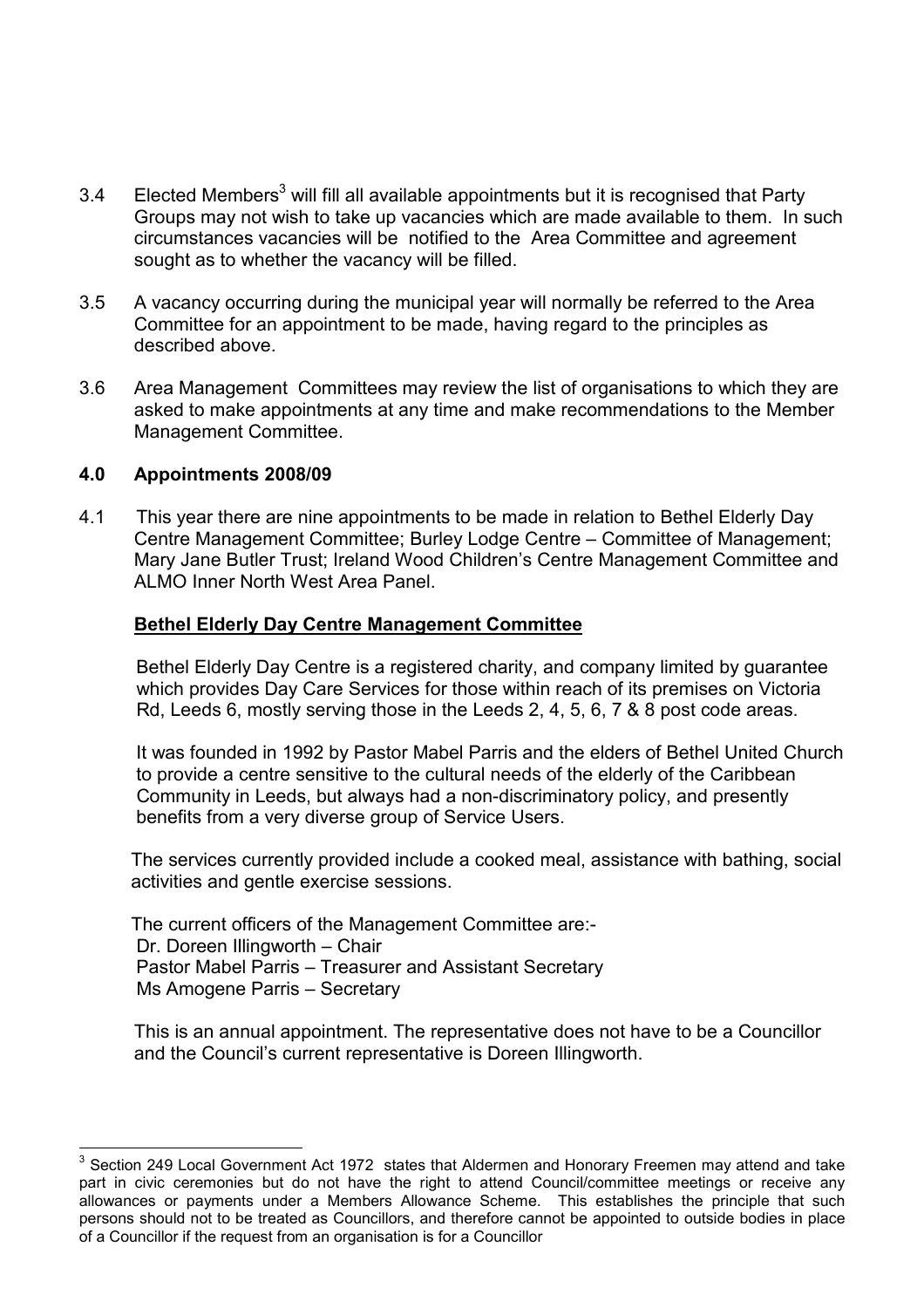### Burley Lodge Centre - Committee of Management

The Burley Lodge Centre originally began in 1981 as a base for advice, information and group activities. The centre was based in two back to back houses moving to it's current building in 1996.The centre has a track record of providing youth work, advice and rooms for hire. In the last five years the Burley Lodge Centre has seen a great increase in activities in response to local consultation, including a counselling service and a community café.

 These are annual appointments, and the Council's current representatives are Councillor Hamilton and Councillor Ewens. There is also a need for the Area Committee to fill an outstanding vacancy on this body.

### Mary Jane Butler Trust

The Mary Jane Butler Trust is a small trust with limited resources which makes small grants of normally no more the £250 at any one time. The area of benefit is Kirkstall Ward and grants are made to help people living in the area of benefit who " are in a condition of need, hardship or distress". Grants are normally made through some reputable organisation or person known to the trustees. There is no formal procedure for requests a simple letter normally suffices.

There is now a need for the Area Committee to make two appointments to this body following the decision made by ex Councillor Minkin not to stand at the recent local elections and of the fact that Councillor Atha's current four year appointment expires in June 2008.

### Ireland Wood Children's Centre Management Committee

The aim of Ireland Wood Children's Centre Management Committee is to:-

- Enhance the development and learning of children primarily under statutory schoolage through the provision of inclusive and integrated full day care
- Offer a range of services including parent and child groups which reflect the needs of the local community
- Provide quality play opportunities to children aged 4 11 years in out of school and holiday care.
- Offering appropriate play and learning facilities and training courses with the right of parents to take responsibility for and become involved in the activities of the centre, ensuring that opportunities are offered to all children regardless of race, culture, religion, means, needs or ability.
- Encouraging the study of the needs of such children and their families and promoting public interest in and recognition of such needs in the local area
- Instigating and adhering to and furthering the aims of Ireland Wood Children's Centre.